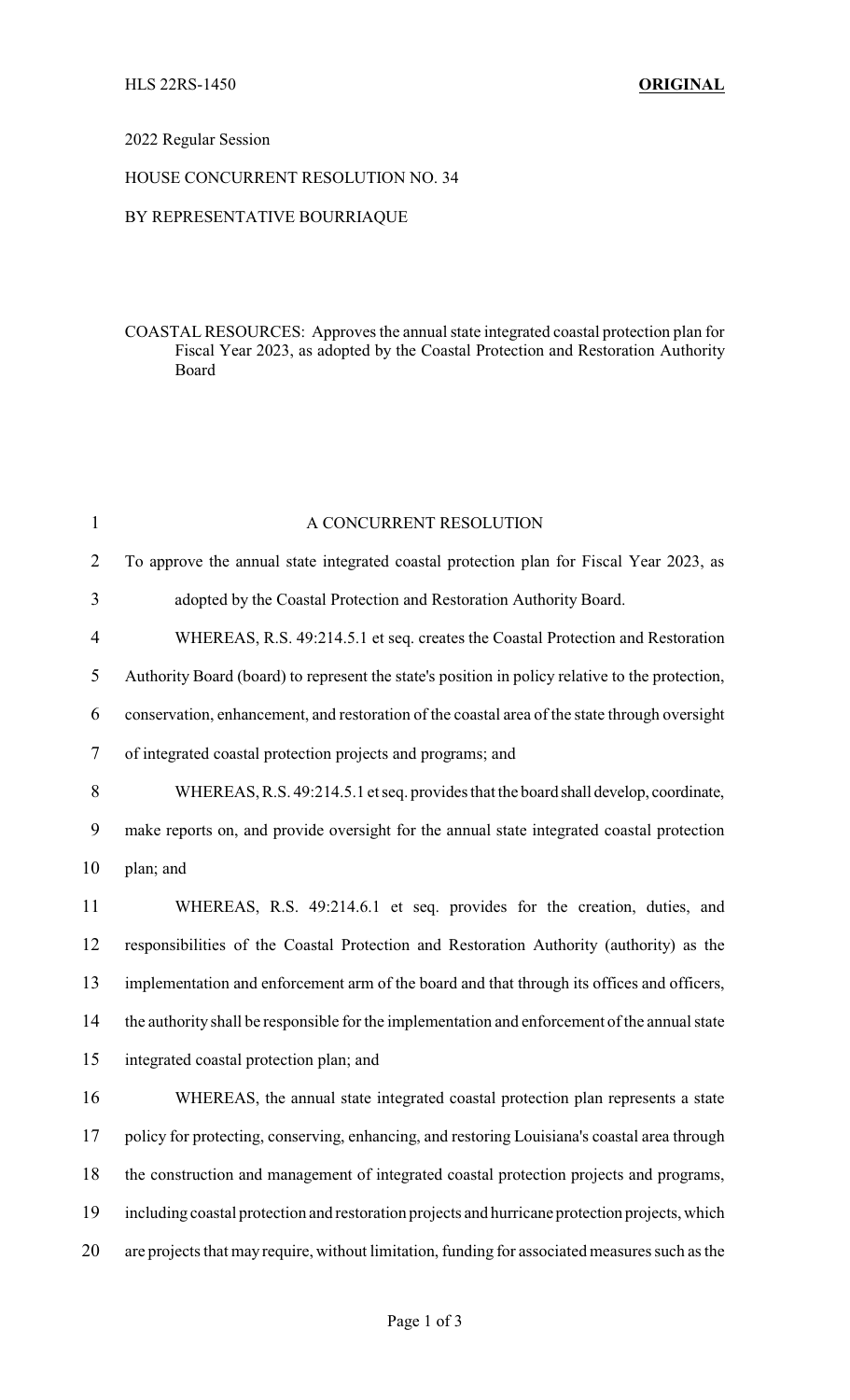#### HLS 22RS-1450 **ORIGINAL**

 beneficial use of dredged material, rehabilitation and repair of state restoration projects, environmental and regulatory compliance, acquisition of land easements, rights-of-way, relocations and disposal areas, maintenance programs, conservation and restoration partnerships, reserve fund contingencies, and other innovative programs, provided that such funding for associated measures shall be allocated to the projects based on priority status as identified by the annual state integrated coastal protection plan in order to more effectively respond to the ever-changing coastal crisis; and

 WHEREAS, R.S. 49:214.8.1 et seq. requires that the annual state integrated coastal protection plan provided for in R.S. 49:214.2 include the annual basin plan for the Atchafalaya Basin and such annual basin plan is included as Appendix D to the annual state integrated coastal protection plan; and

 WHEREAS, R.S. 49:214.5.3 requires that, as part of the development of the annual state integrated coastal protection plan, the board shall conduct not less than three public hearings in separate locations in the western, central, and eastern areas of the coastal area for the purpose of receiving comments and recommendations from the public and elected officials; and

 WHEREAS, R.S. 49:214.5.3 also requires that at least two weeks prior to each public hearing, the board shall contact the parish governing authorities, regional flood protection authorities, levee districts, and the state legislators of the parishes in the coastal areas for the purpose of soliciting their comments and recommendations and notifying them of the public hearing to be held in their area; and

 WHEREAS, R.S. 49:214.5.3 requires the board to receive written comments and recommendations until thirty days prior to the submission of the annual state integrated coastal protection plan to the legislative committees; and

 WHEREAS, as required under the provisions of R.S. 49:214.5.3, the annual state integrated coastal protection plan adopted by the board shall be submitted to the House Committee on Natural Resources and Environment, the Senate Committee on Natural Resources, the House Committee on Transportation, Highways and Public Works, and the Senate Committee on Transportation, Highways, and Public Works, on or before the fifteenth day of the regular legislative session of each year; and